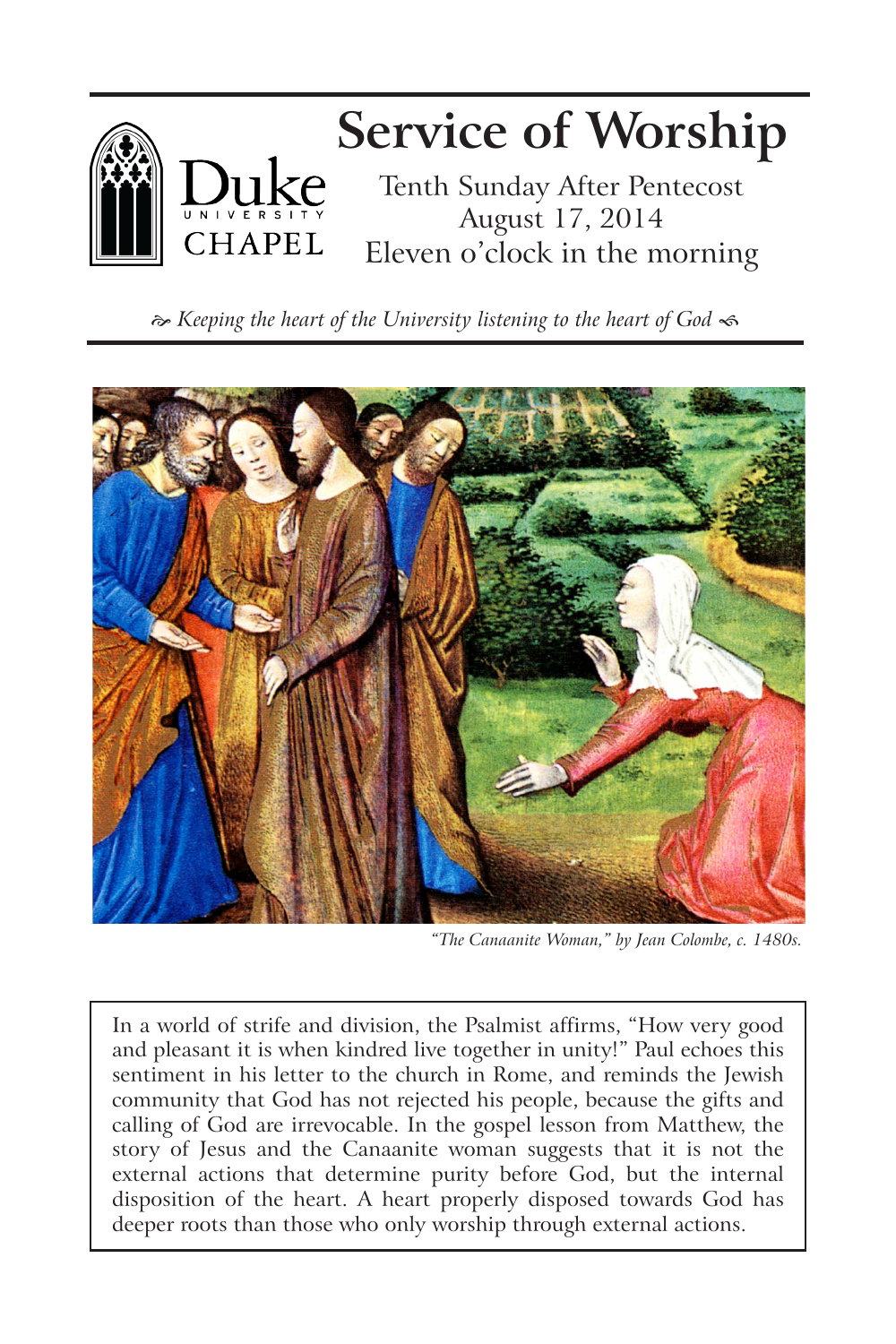*The congregation is asked to remain silent during the prelude as a time of prayer and meditation. The Chapel welcomes families with children. If at any time during the service your child needs a place for active play, please know there is a nursery in the Chapel basement.*

### **Gathering**

**CARILLON** 

**PRELUDE** Rhapsody in D-flat major, Op. 17, No. 1 Herbert Howells

(1892–1983)

Choral Introit Teach Me Your Way **Timothy Shaw** 

(b. 1976)

Bonse Abe Zambian traditional arr. by Victor C. Johnson (b. 1978)

GREETING AND ANNOUNCEMENTS

\*Processional Hymn 368 My Hope Is Built **the solid resolution** THE SOLID ROCK

\*Prayer of Confession and Words of Assurance *(in unison*) **Most merciful God, we confess that we have sinned against you in thought, word, and deed, by what we have done, and by what we have left undone. We have not loved you with our whole heart; we have not loved our neighbors as ourselves. We are truly sorry and we humbly repent. For the sake of your Son Jesus Christ, have mercy on us and forgive us; that we may delight in your will, and walk in your ways, to the glory of your name. Amen.** 

*The minister speaks words of assurance.*

#### \*Peace

*(All exchange signs and words of God's peace.)*

## **Proclamation**

Prayer for Illumination *(in unison)*

**Gracious Father, inspire us by your word and revive your Church in our day, and make her holy, strong, and faithful, for your glory's sake in Jesus Christ our Lord. Amen.**

Old Testament Lesson—Psalm 133 *(OT page 543 in the pew Bible)* Lector: This is the word of the Lord. **People: Thanks be to God.**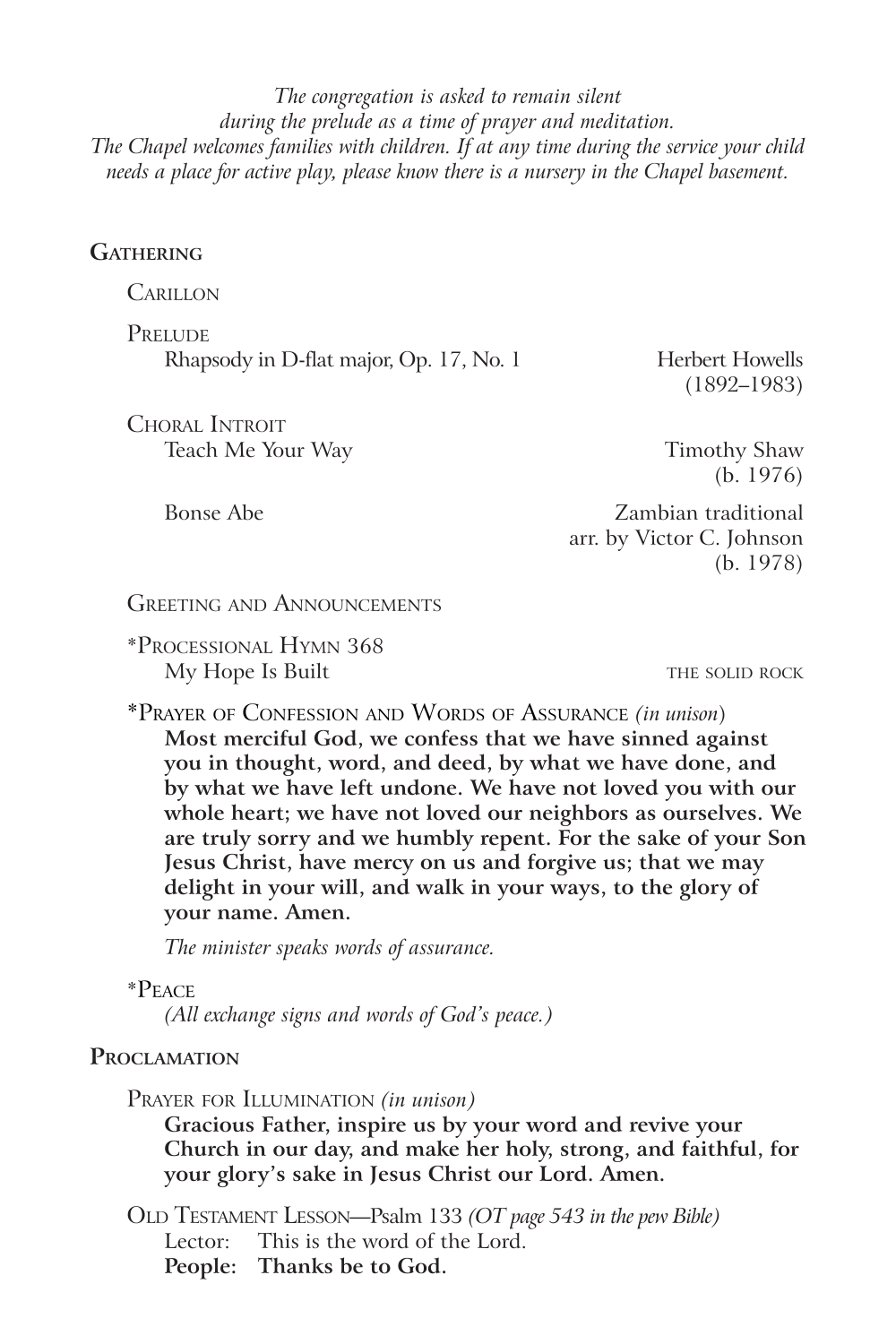New Testament Lesson—Romans 11:1-2a, 29-32 *(OT pages 150-51)* Lector: This is the word of the Lord. **People: Thanks be to God.**

\*Gradual Hymn 557 *(stanzas 1-2)* Blest Be the Tie That Binds dennis beings beings beings beings beings beings beings beings beings beings beings beings beings beings beings beings beings beings beings beings beings beings beings beings beings beings being *(All turn and face the Gospel Procession.)*

\*Gospel Lesson—Matthew 15:21-28 *(NT page 15)* Lector: This is the word of the Lord. **People: Thanks be to God.**

\*Gradual Hymn 557 (*stanzas 3-4)* Blest Be the Tie That Binds dennis beings beings the DENNIS

Sermon—A Heart of Faith

#### **Response**

Call to Prayer Minister: The Lord be with you. **People: And also with you.** Minister: Let us pray.

Prayers of the People

*(The congregation responds to each petition: "Hear our prayer.")*

*This morning we give thanks for for those who make up the staff of Religious Life at Duke. We celebrate their nurturing of students in ways of faith, reflection, and service.* 

*This morning we remember Duke parents, especially parents of incoming firstyear students, as they face this transition in the life of their child.* 

#### **OFFERTORY**

Deep River Traditional Spiritual arr. Victor Labenske

Deep river, my home is over Jordan, Deep river, I want to cross over into campground. O don't you want to go to that gospel feast, That promised land where all is peace?

\*Doxology lasst uns erfreuen

**Praise God from whom all blessings flow; Praise God, all creatures here below; Alleluia, Alleluia! Praise God above, ye heavenly host, Praise Father, Son, and Holy Ghost. Alleluia, Alleluia, Alleluia, Alleluia, Alleluia.**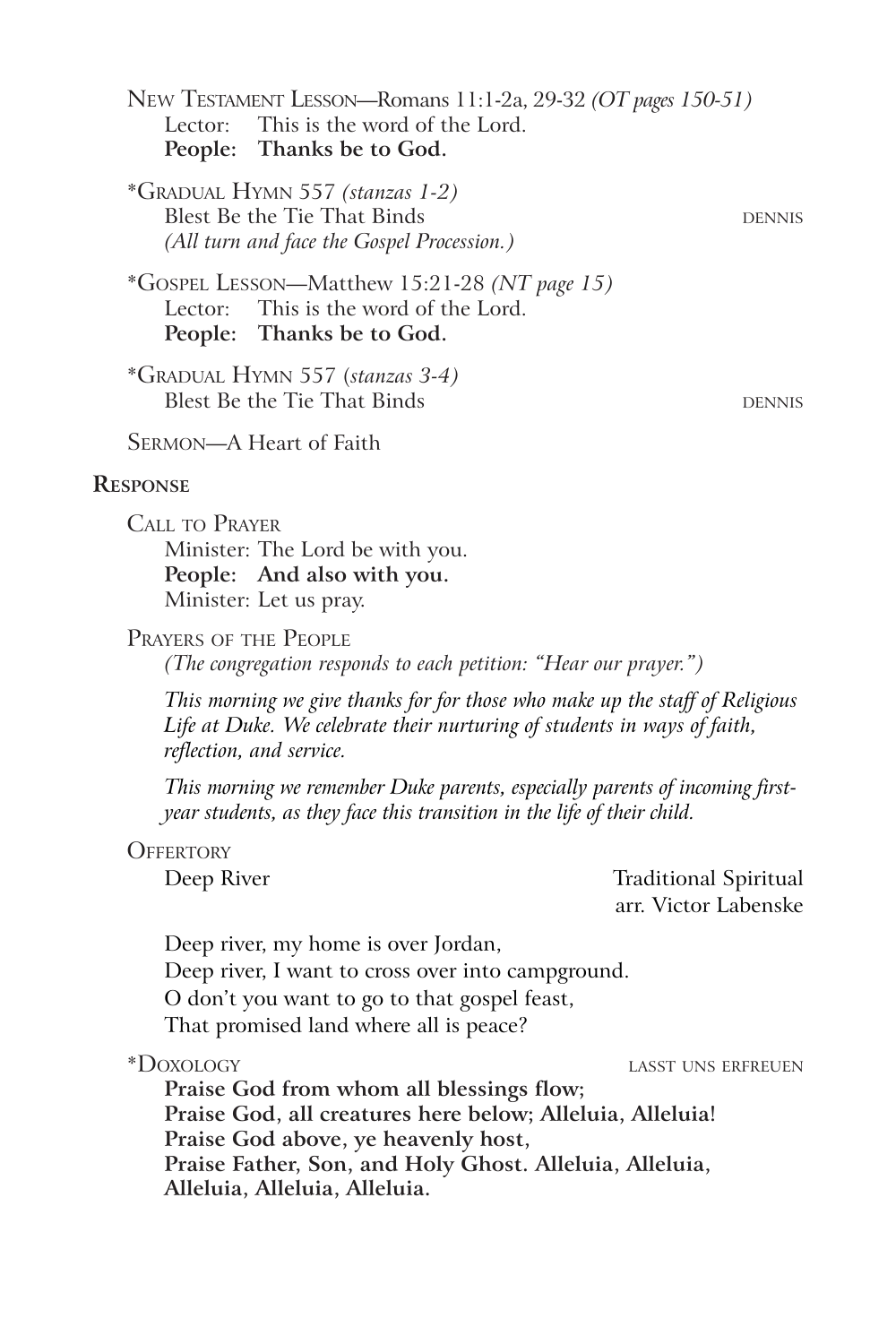## **Thanksgiving and Communion**

\*The Great Thanksgiving *(Musical Setting A, found on page 17 in the hymnal)*

\*The Lord's Prayer *(number 895 in the hymnal, in unison)*

## Sharing of the Bread and Wine

*All who love Christ, earnestly repent of their sins, and seek to be at peace with God and neighbor are invited to receive communion. Wine is used for communion. If you would prefer to receive grape juice, it is available upon request at the communion station near the main entrance of the Chapel, on the pulpit side. If you have a gluten allergy, those serving communion nearest to the Memorial Chapel will be ready to serve you gluten-free wafers and wine on request. You may also come forward to receive a blessing, indicated by crossing your arms over your chest.* 

*If you would like to receive individual anointing with oil and prayers for healing, ministers will be in the Memorial Chapel during communion.*

## Music During Distribution

Hymn 632 *(sung by all)* Draw Us in the Spirit's Tether UNION SEMINARY

**COMMUNION** 

Laudate Dominum Wolfgang Amadeus Mozart from *Vesperae Solennes de Confessore*, K. 339 (1756-1791)

*Laudate Dominum omnes gentes; Laudate eum, omnes populi. Quoniam confirmata est Super nos misericordia ejus, Et veritas Domini manet in aeternum. Amen.*

Praise the Lord, all nations; Praise Him, all people. For His has bestowed His mercy upon us, And the truth of the Lord endures forever. Amen.

*—Psalm 117*

## \*Prayer After Communion

## **Sending Forth**

| *BENEDICTION                                          |                                 |
|-------------------------------------------------------|---------------------------------|
| *Recessional Hymn 568<br>Christ for the World We Sing | <b>ITALIAN HYMN</b>             |
| POSTLUDE<br>Prelude and Fugue in B major, Op. 7 No. 1 | Marcel Dupré<br>$(1886 - 1971)$ |

*\*All who are able may stand.*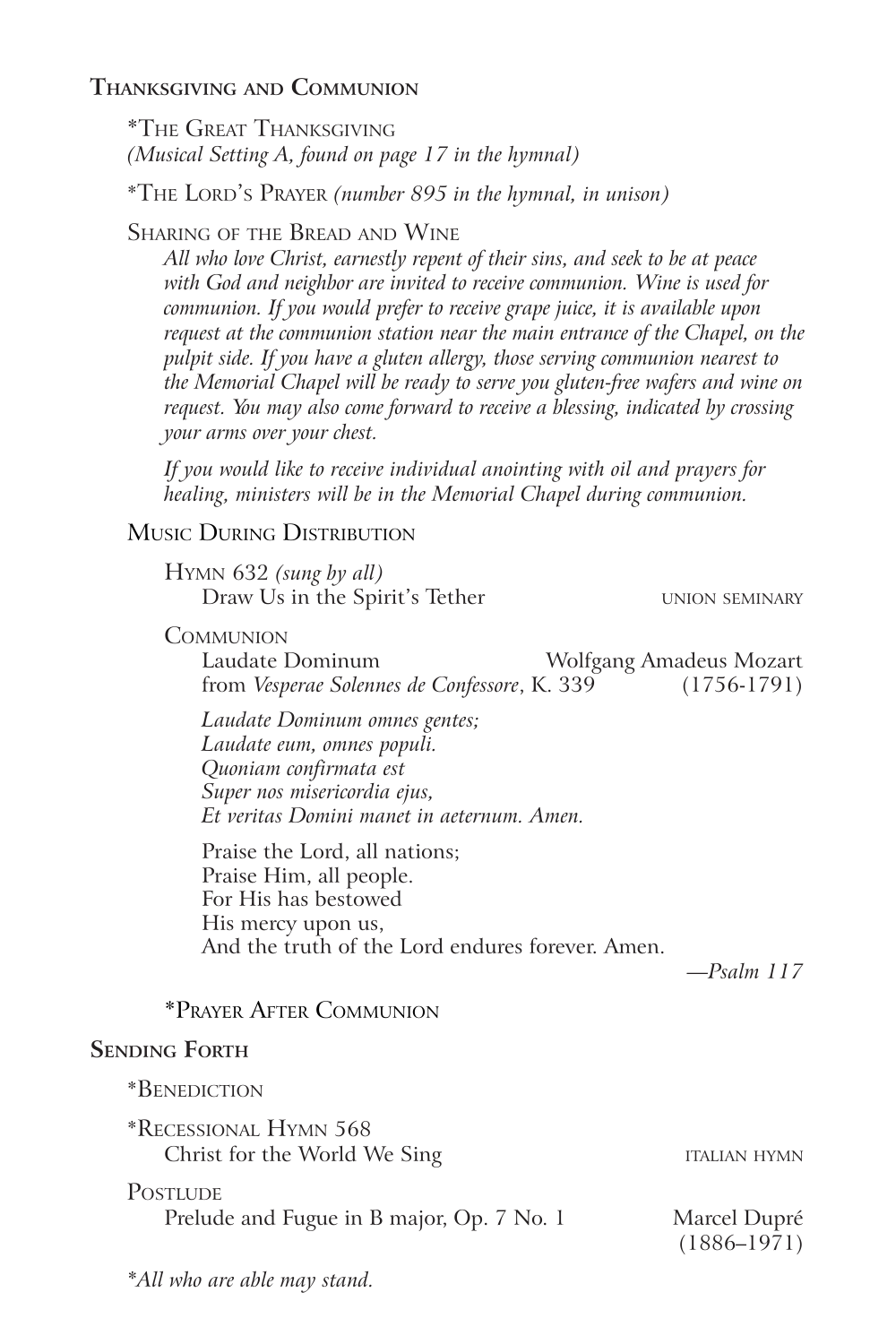|                            | <b>MINISTRY OF WORSHIP</b>                                                                                                                           |
|----------------------------|------------------------------------------------------------------------------------------------------------------------------------------------------|
| <b>Presiding Ministers</b> | The Rev. Dr. Luke Powery<br>The Rev. Dr. Carol Gregg                                                                                                 |
| Preacher                   | Dr. Christy Lohr Sapp                                                                                                                                |
| Lectors                    | The Rev. Dr. Fred Westbrook<br>Member, Congregation at Duke Chapel                                                                                   |
|                            | Ms. Darla Miller<br>Member, Congregation at Duke Chapel                                                                                              |
| Soloist                    | Ms. Kristen Blackman                                                                                                                                 |
| Organist                   | Mr. Christopher Jacobson                                                                                                                             |
| Choral Introit             | Congregation Children's Choir<br>Youth Drum Ensemble<br>Ms. Kaity Woodrum, director<br>Mr. Craig DeAlmeida, accompanist<br>Ms. Nicky Woodrum, violin |
| Ministers of Anointing     | The Rev. Dr. Carol Gregg<br>The Rev. Meghan Feldmeyer<br>The Rev. Brad Troxell                                                                       |
| Head Ushers                | Dr. James Ferguson and Mr. Rick Wilfong                                                                                                              |
| Carillonuer                | Mr. J. Samuel Hammond                                                                                                                                |
|                            |                                                                                                                                                      |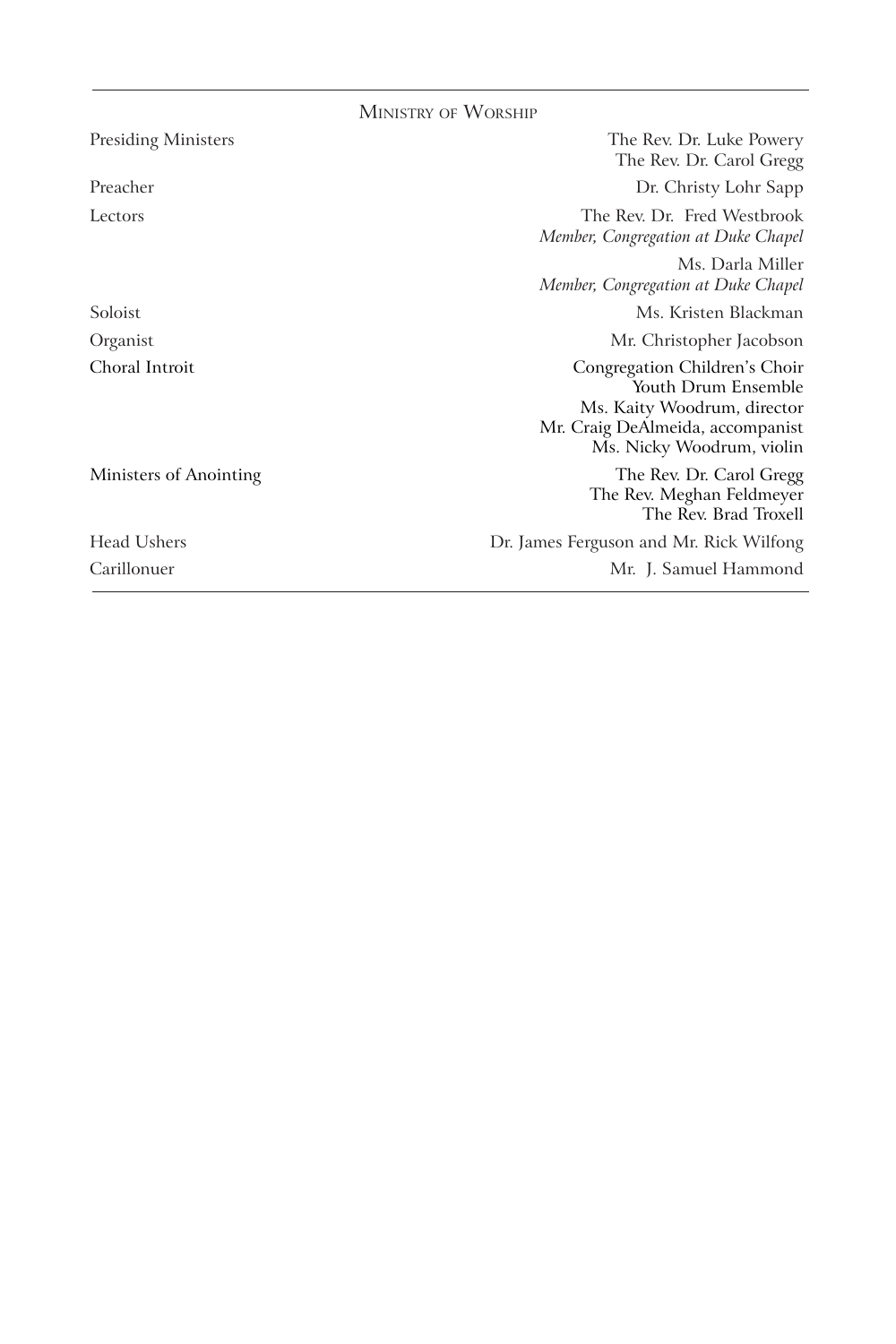#### **Chapel Announcements**

TODAY's FLOWERS—Today's Flowers are given to the glory of God in memory of Terry Sanford by his family.

Today's Offering—All of today's cash offerings and undesignated checks will be used for the Chapel Development Fund. The Chapel's current focus is to upgrade the Chapel cameras and video capabilities to digital and high definition in order to better serve the thousands of worshippers locally, in Duke Hospital, and around the globe who tune in weekly.

Media Ministry Appreciation Reception Today—Today after worship the Chapel will host a reception in the Chapel lounge to thank Fred Westbrook and his company C'Access Inc. for their development of the formal Media Ministry efforts of Duke Chapel begun in the spring of 2006. On July 1, James Todd became the Chapel's new Multimedia Manager, with C'Access providing temporary training and support. Fred, a Presbyterian Minister (PCUSA), will continue to serve the Congregation part-time as Associate for Communications and IT.

This Week on Campus—Incoming Freshmen will be arriving on campus this week for their orientation to Duke and Durham. Please remember them in your prayers, and be prepared to welcome new faces in worship next week!

VISITING THE CHAPEL-The Chapel often has weddings booked on Saturdays and Sunday afternoons, especially during the summer months. If a wedding is taking place, visitors will not be permitted inside. Before visiting on a weekend, please call 919-681-9488 to learn when the Chapel will be open to the public.

Duke Chapel Event Email List—If you would like to receive emails about upcoming events sponsored by Duke Chapel, such as concerts, dialogues, special worship services, and more, please visit *www.chapel.duke.edu/contact* and sign up via the link in the left-hand box.

- -- -- -- -- -- -

#### **Become a Friend of Duke Chapel**

Enjoy a meaningful, ongoing relationship with Duke Chapel by becoming a Friend of the Chapel. If you are interested in contributing to the Chapel's mission and ministry, fill out this form and place it in the offering plate. We will then send you more information about the Friends. Please contact Beth Gettys Sturkey, Director of Development, at 684-5351 or beth.sturkey@ duke.edu for more information.

| Name    |              |
|---------|--------------|
| Address |              |
| City    | Zip<br>State |
| Phone   | E-Mail       |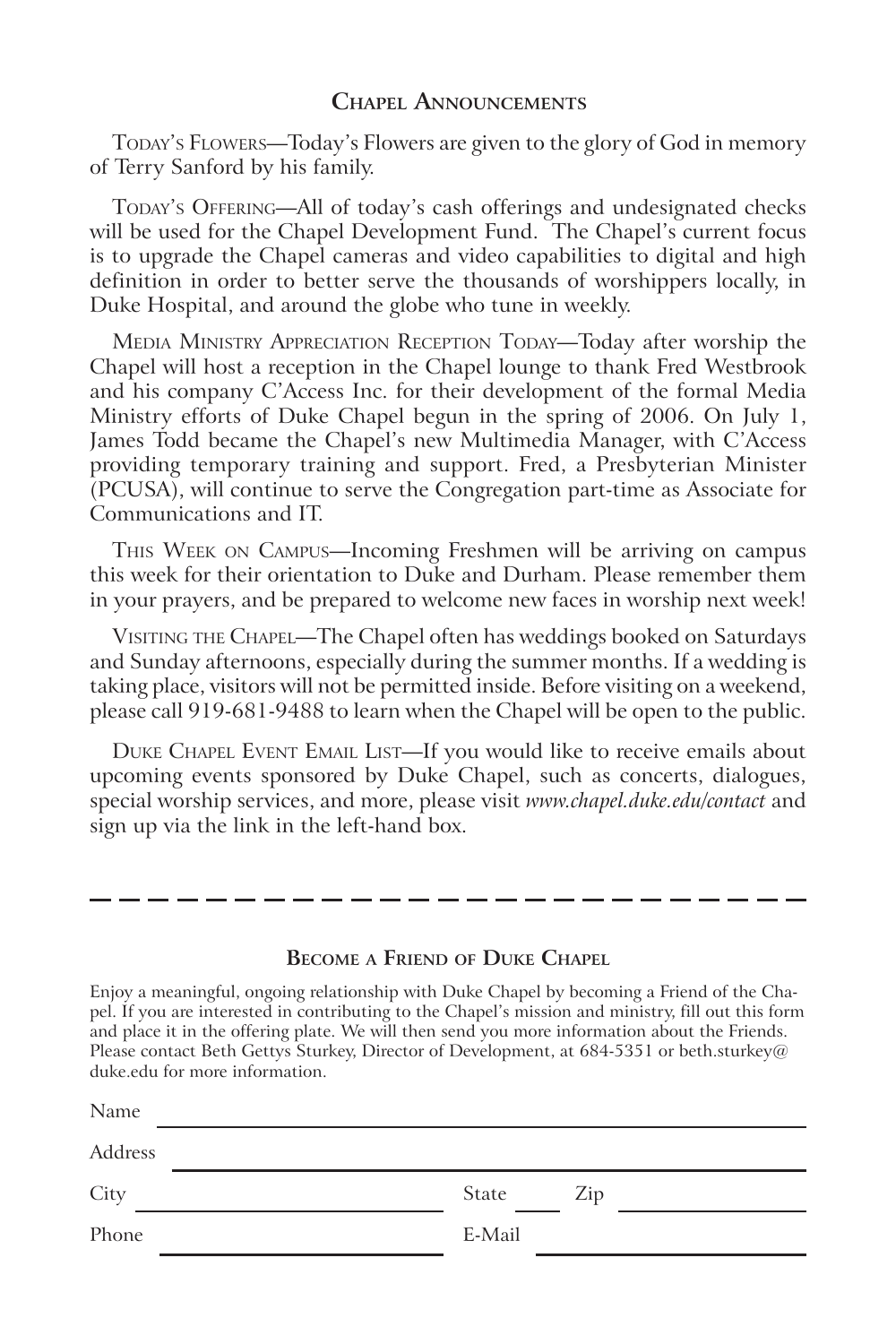

**The Congregation at Duke University Chapel** 919-684-3917 • *www.congregation.chapel.duke.edu*

# *The following Congregation opportunities are open to all.*

SUMMER SUNDAY EDUCATION—Weekly Christian education for all ages is available through August 24. All classes begin at 9:45 a.m. in the lowest level of Duke Divinity School. Classes will not meet August 31.

- *Wee Praise*: Infants through children age 3, and their parents or caregivers, will meet weekly for music and movement in Westbrook Room 0014.
- • *Wired Word*: Youth and Adults will reflect on current events in light of scripture in Westbrook Room 0011.

MEETING TODAY—The Fellowship Committee will meet after worship today in the lower level of the Chapel. All who are interested in assisting with fellowship events are invited to attend.

Urban Ministries Dinners—Volunteers are needed to help prepare Stouffer's frozen lasagnas and to serve dinner at the Urban Ministries Shelter Café, 412 Liberty St., Durham, on the following dates: Wednesday, August 27, at 6:30 p.m., and Sunday, September 14, at 5:45 p.m. Please email or call Ned Arnett (edward.arnett@duke.edu and 919-489-4133) or Cricket Scovil (scovilj@aol.com and 919-286-0556) to volunteer. Future dates are October 22 and November 9. Advance notice of availability is very welcome!

FALL CHRISTIAN EDUCATION—Sunday morning Christian education classes for all ages for the fall will begin on Sunday, September 7, at 9:45 a.m., in the lowest level of the Divinity School. Coffee will be available at 9:30 a.m. All are welcome.

New Member Class—The next four-week new member class will begin on Sunday, September 21, at 9:45 a.m., in Westbrook Room 0015, located in the lowest level of the Divinity School. For more information, please contact Carol Gregg at 919-684-3917.

eNews—The Congregation at Duke Chapel publishes a weekly email announcing programs and events of the Congregation. If you would like to receive this weekly newsletter, please email congregation@duke.edu.

LET Us KNOW—If you or a loved one is in need of prayer or a pastoral visit, please let the Congregation pastors know by contacting the office at 919-684-3917 or congregation@duke.edu.

Prayer Ministry—The Duke Chapel prayer ministry team is available to pray for you. If you would like others to join you in prayer for a specific individual or concern, please email your request to chapel-prayers@duke. edu or call the Congregation office. All prayer requests will be handled respectfully and confidentially.